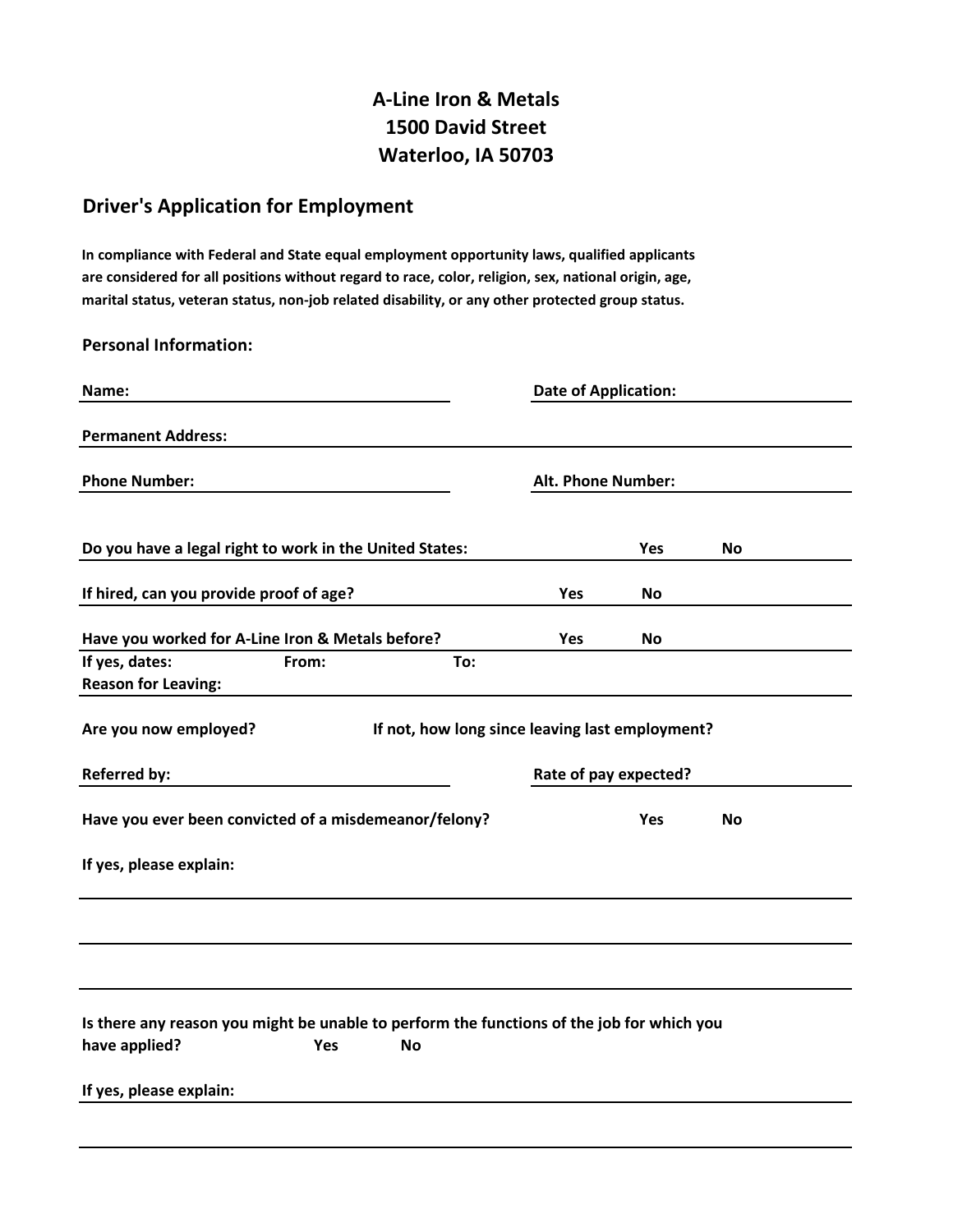#### **Employment History**

**All driver applicants to drive in interstate commerce must provide the following information on all employers during the preceding 3 years. List complete mailing address, street number, city, state, and zip code.**

**Applicants to drive a commercial motor vehicle in intrastate or interstate commerce shall also provide an additional 7 years' information on those employers for whom the applicant operated such vehicle.**

**List employers in reverse order starting with the most recent. Add another sheet if necessary.**

| <b>Employer</b>                            |        |                      | <b>Date</b>                |  |
|--------------------------------------------|--------|----------------------|----------------------------|--|
| Name:                                      |        |                      | From:<br>To:               |  |
| <b>Address:</b>                            |        |                      | <b>Position Held:</b>      |  |
| City:                                      | State: | Zip:                 | Salary/Wage:               |  |
| <b>Contact person:</b>                     |        | <b>Phone Number:</b> | <b>Reason for Leaving:</b> |  |
| Did you drive vehicle requiring a CDL? Yes |        | <b>No</b>            |                            |  |
| <b>Employer</b>                            |        |                      | <b>Date</b>                |  |
| Name:                                      |        |                      | From:<br>To:               |  |
| <b>Address:</b>                            |        |                      | <b>Position Held:</b>      |  |
| City:                                      | State: | Zip:                 | Salary/Wage:               |  |
| <b>Contact person:</b>                     |        | <b>Phone Number:</b> | <b>Reason for Leaving:</b> |  |
| Did you drive vehicle requiring a CDL? Yes |        | Νo                   |                            |  |
| <b>Employer</b>                            |        |                      | <b>Date</b>                |  |
| Name:                                      |        |                      | From:<br>To:               |  |
| <b>Address:</b>                            |        |                      | <b>Position Held:</b>      |  |
| City:                                      | State: | Zip:                 | Salary/Wage:               |  |
| <b>Contact person:</b>                     |        | <b>Phone Number:</b> | <b>Reason for Leaving:</b> |  |
| Did you drive vehicle requiring a CDL? Yes |        | <b>No</b>            |                            |  |
| <b>Employer</b>                            |        |                      | <b>Date</b>                |  |
| Name:                                      |        |                      | To:<br>From:               |  |
| <b>Address:</b>                            |        |                      | <b>Position Held:</b>      |  |
| City:                                      | State: | Zip:                 | Salary/Wage:               |  |
| Contact person:                            |        | <b>Phone Number:</b> | <b>Reason for Leaving:</b> |  |
| Did you drive vehicle requiring a CDL? Yes |        | No                   |                            |  |
| <b>Employer</b>                            |        |                      | <b>Date</b>                |  |
| Name:                                      |        |                      | From:<br>To:               |  |
| <b>Address:</b>                            |        |                      | <b>Position Held:</b>      |  |
| City:                                      | State: | Zip:                 | Salary/Wage:               |  |
| <b>Contact person:</b>                     |        | <b>Phone Number:</b> | <b>Reason for Leaving:</b> |  |
| Did you drive vehicle requiring a CDL? Yes |        | No                   |                            |  |

**Includes vehicles having a GVWR of 26001lbs or more, vehicles designed to transport 15 or more passengers, or any size vehicle used to transport hazardous materials in a quantity requiring placarding.**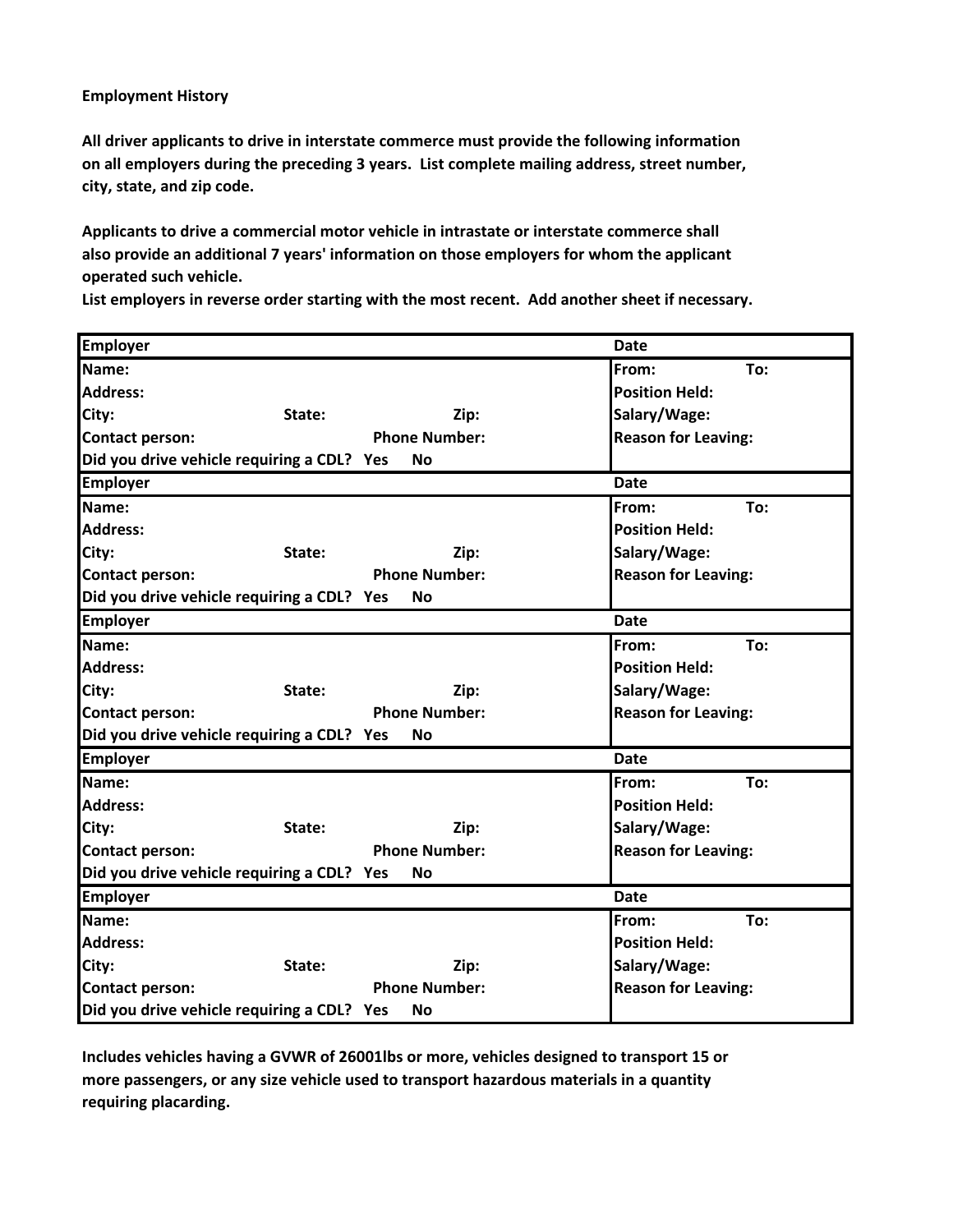**Accident Record for Past 3 years or more (Attach sheet if more space is needed) if none, write "NONE"**

| <b>Dates</b>         | <b>Nature of Accident</b>     | <b>Fatalities</b> | <b>Injuries</b> |
|----------------------|-------------------------------|-------------------|-----------------|
|                      | Head on, rear-end, upset, etc |                   |                 |
| <b>Last Accident</b> |                               |                   |                 |
| <b>Next Previous</b> |                               |                   |                 |
| <b>Next Previous</b> |                               |                   |                 |

**Traffic Convictions and Forfeitures for the past 3 years (other than parking violations) if none, write "NONE"**

| Location | Date | Charge | Penalty |
|----------|------|--------|---------|
|          |      |        |         |
|          |      |        |         |
|          |      |        |         |

**Attach sheet if more space is needed**

| <b>Education</b>       | Name/Location | Subject(s) Studied |
|------------------------|---------------|--------------------|
| Elementary:            |               |                    |
| <b>High School:</b>    |               |                    |
| <b>Trade/Business:</b> |               |                    |
| Other:                 |               |                    |

**Experience and Qualifications-Driver**

|                | <b>State</b> | License No. | Type | <b>Expiration Date</b> |
|----------------|--------------|-------------|------|------------------------|
| <b>Drivers</b> |              |             |      |                        |
| Licenses       |              |             |      |                        |
|                |              |             |      |                        |

**Have you ever been denied a license, permit or privilege to operate a motor vehicle?**

**Yes No**

Has any license, permit or privilege ever been suspended or revoked? Yes No

**If the answer to either of these two questions is yes, give details:**

| Driving Experience If none, write "NONE" |              | <b>Dates</b> | <b>Approx # of Miles</b> |
|------------------------------------------|--------------|--------------|--------------------------|
| <b>Straight Truck</b>                    | <b>From:</b> | lTo:         |                          |
| Tractor/Semi-Tractor                     | From:        | To:          |                          |
| <b>Tractor-Two Trailers</b>              | <b>From:</b> | lTo:         |                          |
| <b>Motor Coach-School Bus</b>            | From:        | lTo:         |                          |
| <b>lOther</b>                            | <b>From:</b> | To:          |                          |